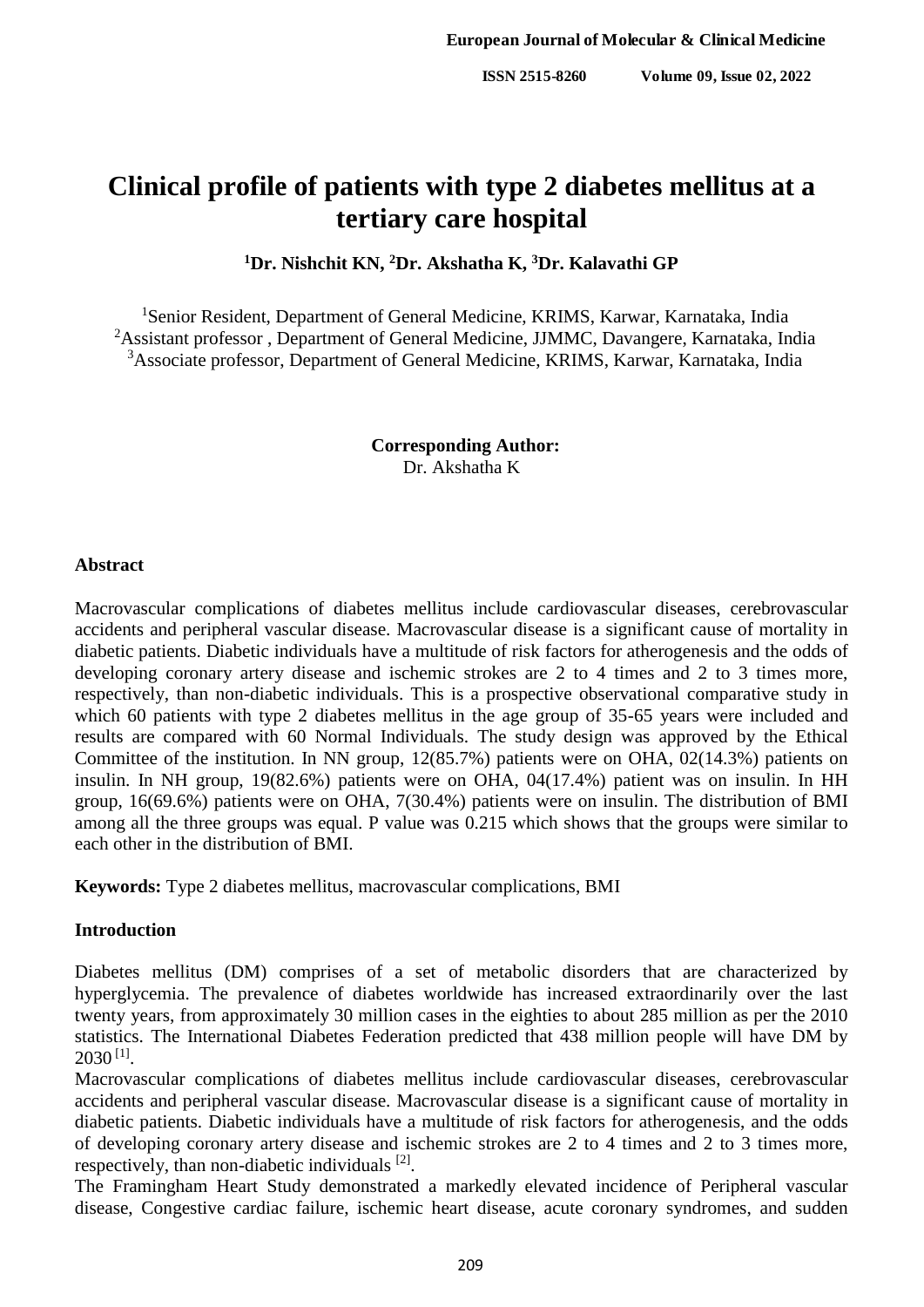**ISSN 2515-8260 Volume 09, Issue 02, 2022**

cardiovascular death in persons with diabetes mellitus. Diabetes mellitus has been labeled as "CHD risk equivalent". By The American Heart Association Patients with type 2 diabetes with no previous history of STEMI have identical risk for acute coronary events compared to non-diabetic individuals who have had previous history of Myocardial Infarction<sup>[3]</sup>.

Since the traditional risk factors cannot completely account for the increased coronary artery disease risk in diabetic patients, other potential risk factors need to be sought for. Two key pathological mechanisms playing a major role in the development of atherosclerotic changes are vessel wall inflammation and activation of coagulation.

The studies done in the past two decades or so have highlighted the role of augmented and prolonged dysmetabolism occurring in the postprandial state in type 2 diabetes mellitus. In the late 1970s, Zilversmit suggested that atherosclerosis is predominantly a postprandial phenomenon. Since then, a huge amount of evidence has been put forward consolidating a relationship between postprandial dysmetabolism and the macrovascular complications of diabetes, with hyperglycemia and dyslipidemia being the key players [4].

## **Methodology**

This is a prospective observational comparative study in which 60 patients with type 2 diabetes mellitus in the age group of 35-65 years were included and results are compared with 60 Normal Individuals. The study design was approved by the Ethical Committee of the institution.

**Study period:** 1 year.

**Type of study:** Single centered and prospective observational study.

# **Inclusion criteria**

All patients with type 2 diabetes mellitus with normal ECG and normal echocardiogram.

## **Exclusion criteria**

- 1. Prior history of Ischemic heart disease as determined by history and ECG.
- 2. Patients on lipid lowering drugs, thiazides, beta blockers.
- 3. Patients with history of CVA/TIA.
- 4. Patients with clinical or imaging evidence of Peripheral vascular disease or history of limb amputation.
- 5. Patients with history of bariatric surgery.
- 6. Known cases of hypothyroidism.
- 7. Patients with chronic complications of diabetes like nephropathy, retinopathy.
- 8. Patients with history or clinical findings suggestive of familial hyperlipidemias.
- 9. Patients with known hepatic disease.

## **Results**

**Table 1:** Comparison between Age with Groups

|     |             |       |           | <b>Groups</b> |           |              |
|-----|-------------|-------|-----------|---------------|-----------|--------------|
|     |             |       | <b>NN</b> | <b>NH</b>     | <b>HH</b> | <b>Total</b> |
|     |             | Count | 2         | 3             | 3         |              |
| Age | Upto 40 yrs | $\%$  | 14.3%     | 13.0%         | 13.0%     | 13.3%        |
|     | $41-50$ yrs | Count |           | 11            |           | 25           |
|     |             | $\%$  | 42.9%     | 47.8%         | 34.8%     | 41.7%        |
|     | $51-60$ yrs | Count |           |               | 12        | 25           |
|     |             | $\%$  | 35.7%     | 34.8%         | 52.2%     | 41.7%        |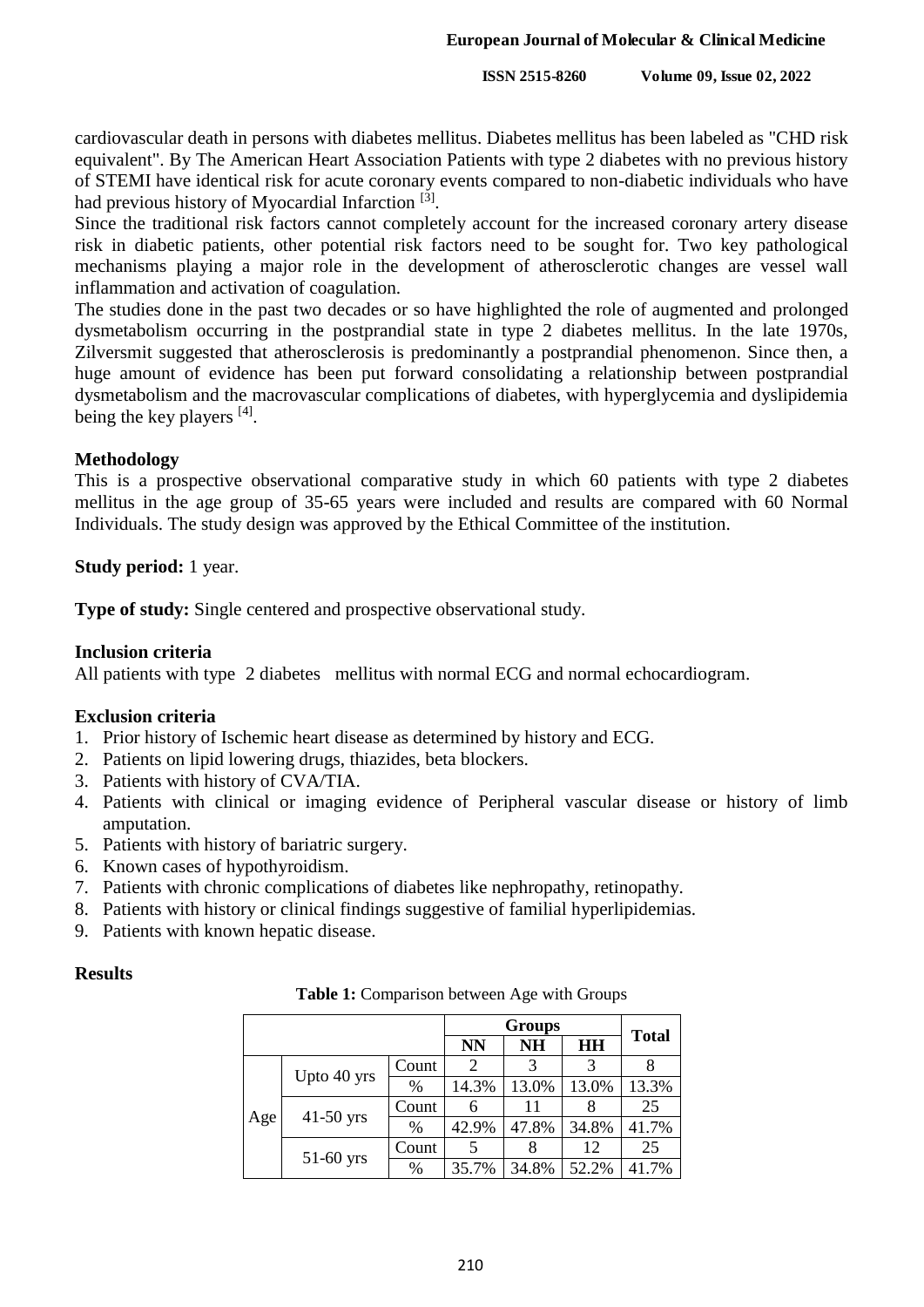**ISSN 2515-8260 Volume 09, Issue 02, 2022**

|       |             | Count |      |                             |      |      |
|-------|-------------|-------|------|-----------------------------|------|------|
|       | $61-70$ yrs | %     | 7.1% | 4.3%                        | 0.0% | 3.3% |
| Total |             | Count |      | 23                          |      | 60   |
|       |             | %     |      | 100.0% 100.0% 100.0% 100.0% |      |      |

- The mean age of the patients in the NN group was  $50.98 \pm 8.52$ .
- The mean age of the patients in the NH was  $48.76 \pm 8.53$ .
- The mean age of the patients in the HH group was  $52.77 \pm 8.04$ .

|  | Table 2: Comparison between Gender with Groups |
|--|------------------------------------------------|
|--|------------------------------------------------|

|       |        |       |           | <b>Total</b> |        |        |
|-------|--------|-------|-----------|--------------|--------|--------|
|       |        |       | <b>NN</b> | <b>NH</b>    | HH     |        |
| Sex   | Female | Count |           | 9            | 9      | 22     |
|       |        | $\%$  | 28.6%     | 39.1%        | 39.1%  | 36.7%  |
|       | Male   | Count | 10        | 14           | 14     | 38     |
|       |        | $\%$  | 71.4%     | 60.9%        | 60.9%  | 63.3%  |
| Total |        | Count | 14        | 23           | 23     | 60     |
|       |        | $\%$  | 100.0%    | 100.0%       | 100.0% | 100.0% |

Among the total of 60 patients, 38 were males (63.3%) and 22 were females (36.7%).

- In the NN group, 10 were males (71.4%) and 4 were females (288.6%).
- In the NH group, 14 were males (60.9%) and 9 were females (39.1%).
- In the HH group 14 were males (60.9%) and 9 were females (39.1%).

| <b>Groups</b> |                |           |           |           |        | <b>Total</b> |  |
|---------------|----------------|-----------|-----------|-----------|--------|--------------|--|
|               |                | <b>NN</b> | <b>NH</b> | <b>HH</b> |        |              |  |
|               | <b>INSULIN</b> | Count     |           |           |        | 13           |  |
|               |                | $\%$      | 14.3%     | 17.4%     | 30.4%  | 21.7%        |  |
|               | <b>OHA</b>     | Count     | 12        | 19        | 16     | 47           |  |
|               |                | $\%$      | 85.7%     | 82.6%     | 69.6%  | 78.3%        |  |
| Total         |                | Count     | 14        | 23        | 23     | 60           |  |
|               |                | $\%$      | 100.0%    | 100.0%    | 100.0% | 100.0%       |  |

**Table 3:** Comparison between O/I with Groups

- In NN group, 12(85.7%) patients were on OHA, 02(14.3%) patients on insulin.
- In NH group, 19 (82.6%) patients were on OHA, 04(17.4%) patient was on insulin.
- In HH group, 16(69.6%) patients were on OHA, 7(30.4%) patients were on insulin.

**Table 4:** Comparison between SysHTN with Groups

|               |   |       |           | <b>Groups</b> |        | <b>Total</b> |  |
|---------------|---|-------|-----------|---------------|--------|--------------|--|
|               |   |       | <b>NN</b> | <b>NH</b>     | HH     |              |  |
|               |   | Count |           | 18            | 15     | 41           |  |
| <b>SysHTN</b> | N | $\%$  | 57.1%     | 78.3%         | 65.2%  | 68.3%        |  |
|               |   | Count | 6         |               |        | 19           |  |
|               |   | %     | 42.9%     | 21.7%         | 34.8%  | 31.7%        |  |
|               |   | Count | 14        | 23            | 23     | 60           |  |
| Total         |   | $\%$  | 100.0%    | 100.0%        | 100.0% | 100.0%       |  |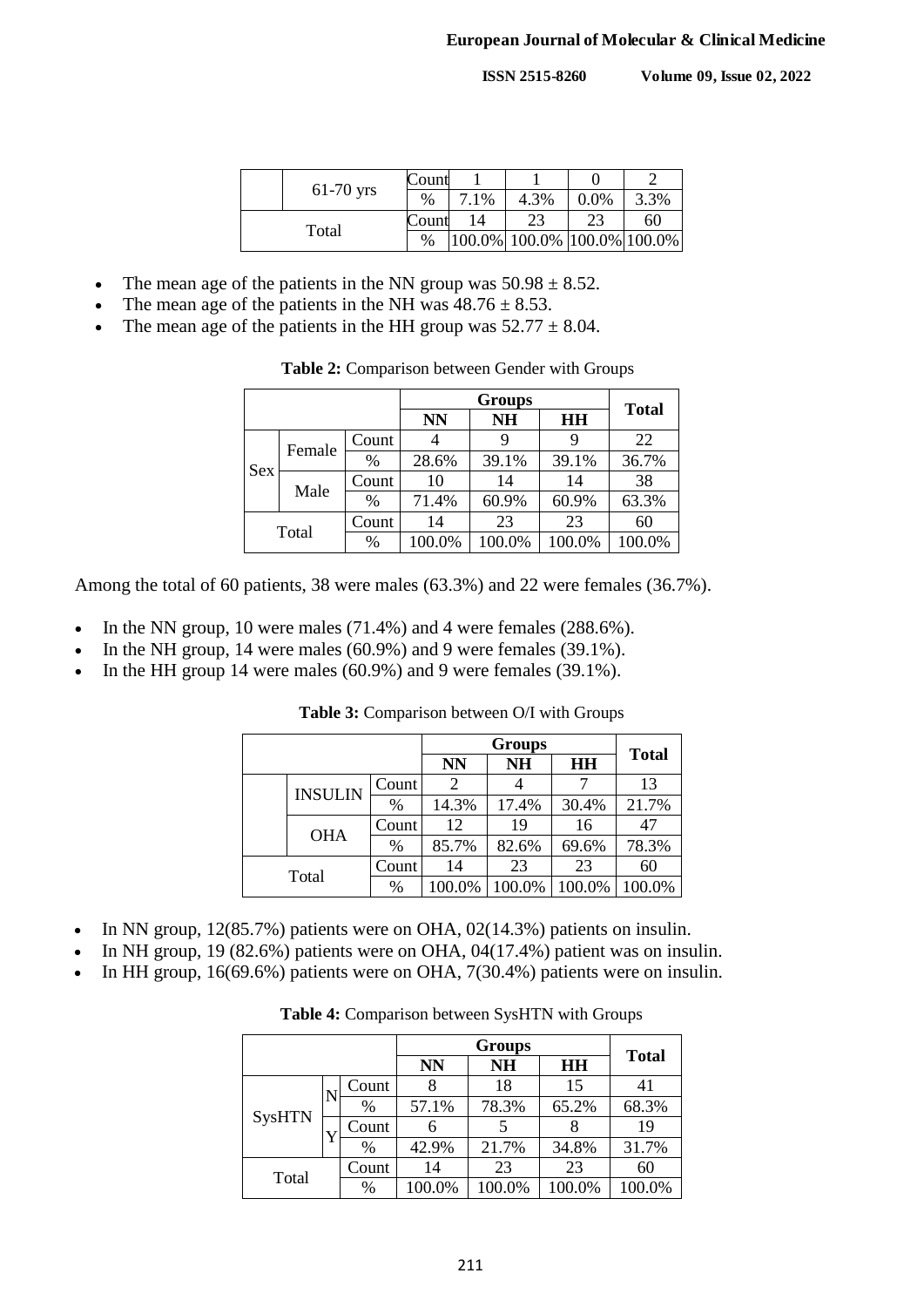#### **European Journal of Molecular & Clinical Medicine**

**ISSN 2515-8260 Volume 09, Issue 02, 2022**

- $\bullet$  In NN group, 6 were hypertensives (42.9%).
- In NH group, 5 were hypertensives (21.71%).
- In HH group, 8 were hypertensives (34.8%).

|            |               |               |        | <b>Groups</b> |        | <b>Total</b> |
|------------|---------------|---------------|--------|---------------|--------|--------------|
|            | Count         |               |        | <b>NH</b>     | HH     |              |
|            | < 18.5        |               |        |               |        | 1            |
|            |               | $\%$          | 7.1%   | 0.0%          | 0.0%   | 1.7%         |
| <b>BMI</b> | $18.5 - 24.9$ | Count         | 6      | 8             |        | 21           |
|            |               | $\frac{0}{0}$ | 42.9%  | 34.8%         | 30.4%  | 35.0%        |
|            | $25 - 29.9$   | Count         |        | 11            | 12     | 30           |
|            |               | $\frac{0}{0}$ | 50.0%  | 47.8%         | 52.2%  | 50.0%        |
|            | $>=$ 30       | Count         |        |               |        | 8            |
|            |               | $\frac{0}{0}$ | 0.0%   | 17.4%         | 17.4%  | 13.3%        |
| Total      |               | Count         | 14     | 23            | 23     | 60           |
|            |               | $\%$          | 100.0% | 100.0%        | 100.0% | 100.0%       |

#### **Table 5:** Comparison between BMI with Groups

- In the NN group, the mean BMI was  $25.04 \pm 3.46$ .
- In the NH group, the mean BMI was  $26.77 \pm 2.84$ .
- In the HH group, the mean BMI was  $27.06 \pm 4.06$ .

The distribution of BMI among all the three groups was equal. P value was 0.215 which shows that the groups were similar to each other in the distribution of BMI.

## **Discussion**

## **Table 6:** Distribution of Mean age in different Studies

|                          |          |                  | Study Gayathri et al. [5] Khamseh ME et al. [6] Amruth rao et al. [7] Kavitha bendal et al. [8] Our Study |               |
|--------------------------|----------|------------------|-----------------------------------------------------------------------------------------------------------|---------------|
| Mean age $55.79 \pm 8.9$ | 52.9±9.3 | $52.18 \pm 6.30$ | $54 \pm 10$                                                                                               | $49 \pm 7.61$ |

The mean age of study population is around 50. Mean age group of our study is comparable to above shown studies.

**Table 7:** Distribution of Sex in different Studies

| Study              | Gavathri et al. <sup>[5]</sup> | Kavitha bendal et al. [8] | Gandiah et al. <sup>[9]</sup> | <b>Dur Study</b> |
|--------------------|--------------------------------|---------------------------|-------------------------------|------------------|
| Sex<br>⁄ ⊷<br>l MD | 30/14                          | 73/47                     | -44<br>66/3                   | 38/22            |

In our study diabetic patient's sex Ratio is 38:22 which is comparable to Gayathri *et al*. but both kavitha *et al*. & P Gandiah *et al*. had diabetic study population of 100.

| <b>study</b> | [8]<br>bendal<br>Kavitha.<br>' et ai. | [9]<br>T <sub>an</sub><br>` al.<br>e i | [6]<br>$T$ $T$ 1<br>Namsen "<br><b>NIA</b><br>` et al. | study<br>Jur |
|--------------|---------------------------------------|----------------------------------------|--------------------------------------------------------|--------------|
| <b>BMI</b>   | $\sim$ $\sim$                         | -                                      | X4                                                     |              |

BMI of our study is  $26.77 \pm 2.84$  which is comparable to above % other study  $[10]$ .

# **Conclusion**

In NN group, 12(85.7%) patients were on OHA, 02(14.3%) patients on insulin.